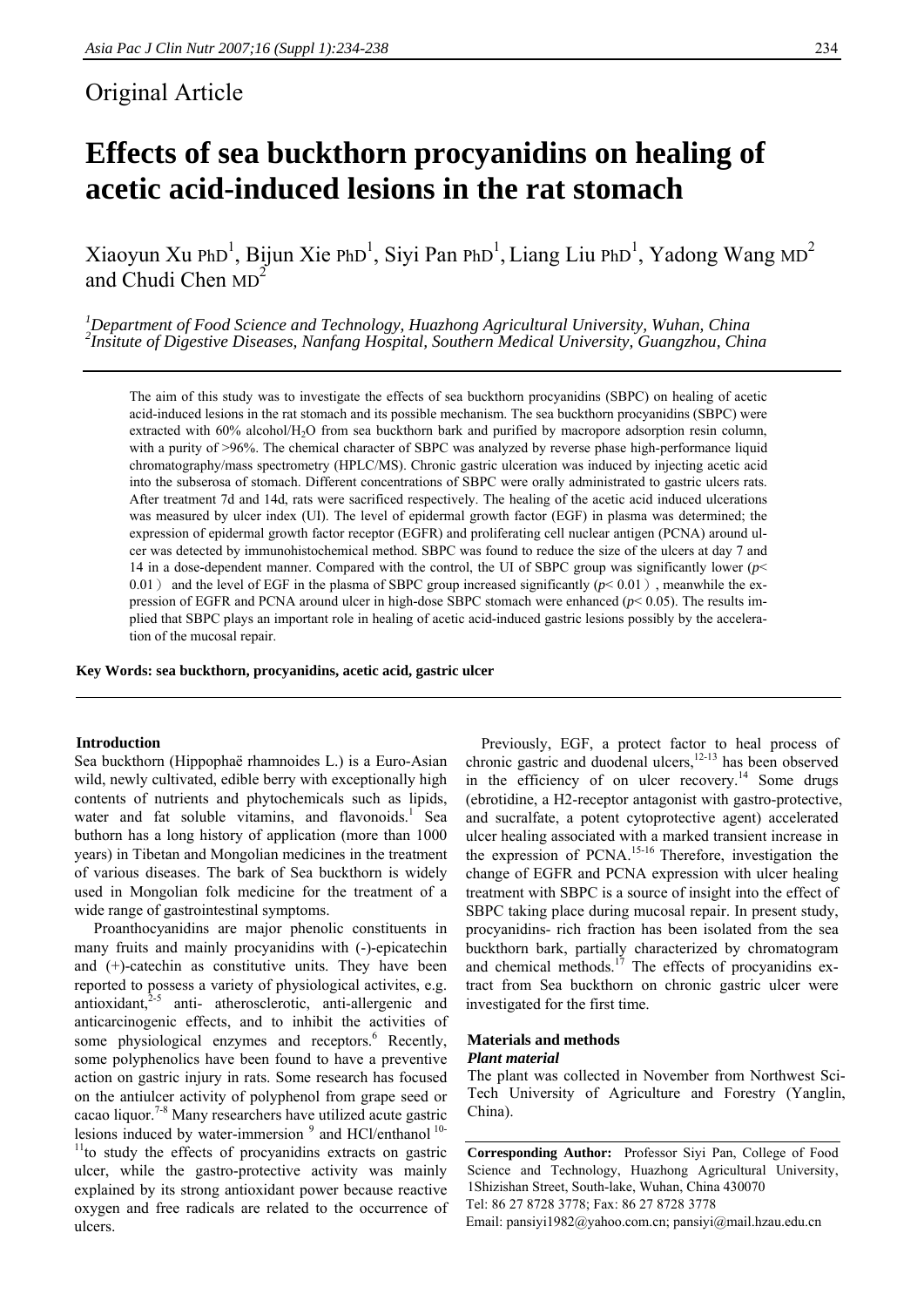The bark was chopped into pieces about 3cm in size, Freeze-dried and milled. All samples were stored under vacuum in the dark at  $-20^{\circ}$ C.

### *Animals*

Male Wistar rats, SPF (190-210g each), were purchased from the Central Animal House of Southern Medical University where all experiment were performed.

# *Drugs and chemicals*

D3520 Microporous adsorption resin was purchased from the Chemical Plant of Nankai University (Tianjin, China), and detailed information can be obtained from the following to web sites: http://www.nksg.com/chemical/English/ index.htm. Goat anti-EGFR(1005): sc-03 against a peptide mapping at the carboxy terminus of the EGF receptor of human origin (identical to corresponding mouse sequence); Santa Cruz Biotechnology, Inc. Mouse anti-PCNA, DAB kit (Boster Biotechnical co., Ltd., Wuhan, China), Kit 125I-mEGF reagent pack for RIA (Biotinge Biomedicine co., Ltd., Beijing, China).

#### *Preparation of the sea buckthorn procyanidins*

Sea buckthorn bark were immersed in  $65\%$  (v/v) aqueous ethanol at  $20^{\circ}$ C, the combined extracts were concentrated by low-pressure evaporation at  $42^{\circ}$  to eliminate ethanol, and the concentrated aqueous solution was extracted with petroleum ether and the remaining aqueous solution was filtrated before loading to macroporous adsorption resin column  $(3.5 \times 50$ cm). The column was eluted with five column volumes of distilled deionised water and then eluted with 30% ethanol. The fraction of 30% ethanol was concentrated by low-pressure evaporation at  $42^{\circ}$  to eliminate ethanol, and the concentrated aqueous solution was lyophilized.

#### *Determination of sea buckthorn procyanidins*

The determination of procyanidins were performed by nbutanol/HCl/Fe( $\mathbb{II}$ ), <sup>18</sup> the content of procyanidins was 96.5% and further characterized by reverse phase highperformance liquid chromatography/mass spectrometry (HPLC/MS) and normal phase HPLC.HPLC/MS analyses were performed using an Agilent (Agilent Technologies, Palo Alto, Ca, USA) 1100 series LC/MSD trap equipped with an auto-injector, binary HPLC pump, column heater and diode array detectorsl the sample was loaded on Zorbax (Agilent Technologies) SB-C18 column (150mm×2.1mm, 5μm). The column was equilibrated in solvent A  $(0.2\% (v/v))$  acetic acid), and proanthocyanidins (5μL injected) were eluted with a gradient of solvent B  $(5\%(v/v))$  acetonitrile) from 0 to 5% B between 0 and 10min, from 5 to 20% B between 10 to 20min, from 20 to 40% B between 20 to 40min, from 40 to 50% B between 40 and 45min, from 50 to 5% B between 45 to 50min and held isocratic at 5% B between 50 and 60min. The mass spectrometer was operated in negative mode for LC/ESI-MS and scanned from m/z 100 to 1200. A nebulishing pressure of 20 psig and a gas drying temperature of 325 ℃ were used. Data were collected on an HP Chemstation (Agilent Technologies). Peaks were detected at 280nm and identified by comparison with retention times of standards.

#### *Acetic acid-induced gastric ulcers*



Figure 1. Top: reverse phase HPLC/MS trace from negative ion TIC of SBPC  $(1mg mL^{-1}, 5\mu L)$  injection ) using acetic acid to assist ionization.Bottom: UV trace at  $280$ nm for  $SBPC.P<sub>1</sub>,$ dimmers.  $P<sub>2</sub>$ , dimmers; P<sub>3</sub>, (+)-catechin; P<sub>4</sub>, trimers; P<sub>5</sub>, (-)-epicatechin; P<sub>6</sub>, dimmers.

**Table1.** Ions identified by HPLC/MS ananlysis of SBPC

| Oligomer        | Peaks           | Molecular ion (M-H) |
|-----------------|-----------------|---------------------|
| <b>Monomers</b> | $P_3$ , $P_5$   | 289                 |
| Dimers          | $P_1, P_2, P_6$ | 577                 |
| Trimers         | P,              | 865                 |

The experiments were performed according to the method Takagi et al with some modifications.<sup>19</sup> Male Wistar rats were fasted for 16h and the experiments performed between 9:00 and 11:00 a.m. Under pentobarbital sodium anesthetization, a laparotomy was done through a midline epigastric incision. After exposing the stomach, 0.04mL (v/v) 50% acetic acid solution was injected into the subserosal layer in the glandular part of the anterior wall and 16 rats of control group were injected with saline. Stomachs were bathed with saline to avoided adherence to the external surface of the ulcerated region. The abdomens were then closed and the animals were allowed to recover with free access to food and water. Three days after laparotomy, 80 rats of experimental group were assigned into 5 at random. SBPC were suspended in distilled water and Oral administered at the daily doses of 50mg/kg, 100mg/kg and 150mg/kg, respectively, Control groups received distilled water. Ranitididine (30mg/kg) was given orally, as the reference drug.

#### *Radioimmunoassay of EGF in plasma of rats*

Radioimmunoassay of EGF was performed using commercial kit-mEGF reagent pack for RIA. Each sample was assayed triplicate exactly as described in the kit protocols.

#### *Measurement of ulcer index*

After treatment 7d and 14d, rats were sacrificed respectively. The rats were anesthetized with pentobarbital sodium and underwent a laparotomy. The stomach was excised and opened along the greater curvature. The glandular portion was examined under a dissecting microscope  $(\times 10)$  for the presence of ulcers. The ulcer was calculated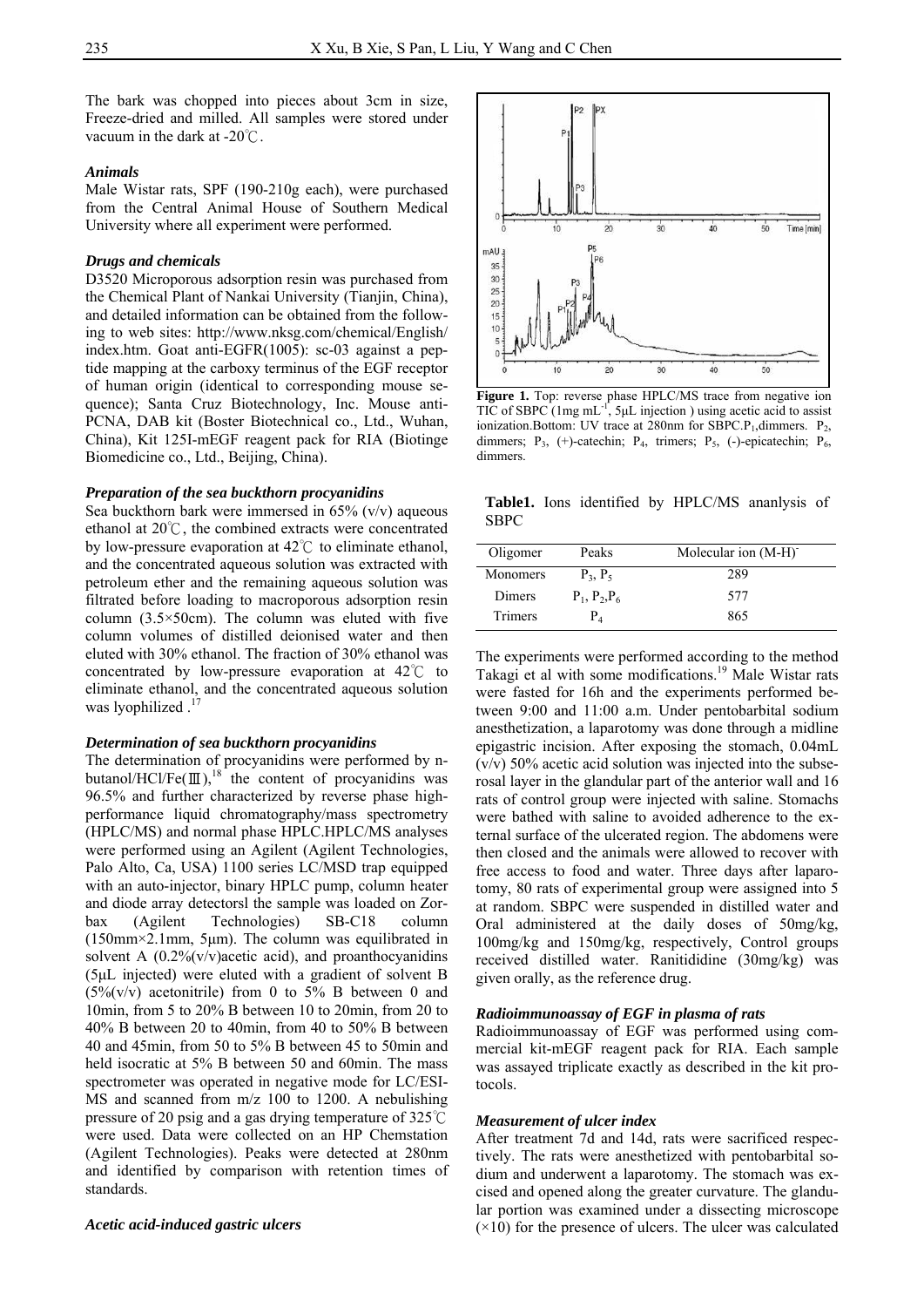

**Figure 2.** Mass spectrum of Px retention time 16.9min) from sea buckthorn bark extract determined by LC/ESI-MS analysis.



**Figure 3.** Effect of SBPC on Gastric Mucosal Lesion Index (LI) in Gastric Ulcer Rats Induced by Acetic Acid Cautery;  $x \pm s$ ,  $n=8$ \*\*  $p < 0.01$  when compared with the corresponding controls.

as follows:  $\pi/4 \times a \times b$  mm<sup>2</sup>, where *a* was the long axis and  $\mathbf{b}$  was the short axis. The ulcer area is expressed

as an ulcer index. Gastric tissues with the ulcers were also sampled and fixed in 10% buffered formalin for histological or immunohistochemical analysis.

# *Immunohistochemical analyses*

For immunohistochemical analyses of EGFR and PCNA expression, gastric tissues were fixed with 10% buffered formalin overnight. Paraffin-embedded tissues were cut into 4μm sections, deparaffinized in xylene and rehydrated in phosphate-buffered saline. Sections were rinsed in PBS after  $3\%$  H<sub>2</sub>O<sub>2</sub> treatment for 10 min, the deparaffinized sections were preincubated with normal goat serum to prevent nonspecific binding and then incubated with a primary polyclonal antibody EGFR at an optimal dilution of 1:100 in a wet chamber overnight at  $4^{\circ}$ C. After rinsing with PBS, a secondary goat anti-mouse IgG peroxidase-conjugated antibody was applied and the sections were again placed in a wet chamber at room temperature 15min. Next, the sections were incubated in a 3' diaminobenzidine (DAB) solution, EGFR positive cytoplast were brown coloured. For the immunohistochemical study of PCNA, a primary monoclonal antibody PCNA was used. The slides were incubated with an anti-mouse

immunoglobulin antibody. The slides were examined with a Leica M420 Macroviewer with an Apozoom lens under the ×200 field. Positive area percent was determined utilizing a Leica Q500MC Image Analysis System, values were expressed as the percentage of total mucosal sections area occupied by cell positively stained for EGFR or PCNA. All slides were read blind, and analysis was performed by a single operator to minimize operator bias.

### *Statistical analysis*

All data are expressed as means  $\pm$  SD. Statistical analysis of data was performed using analysis of variance (ANOVA) and where appropriate by Student's t test, a value of 0.05 being considered significant.

# **Results and discussion**

Identification of SBPC by reverse phase HPLC/MS: The total ion current (TIC) for SBPC is shown in Fig 1. and compared with the UV trace at 280nm. Mass spectral data were used to identify the peaks labeled P1-P6. P3 and P5 were also identified via reference standards.

 The ions observed for each procyanidins oligomer are listed in Table 1.Px includes ions at m/z 289, 577 and 865, which may indicate that the eluted peaks P4-P6 were not separated completely.

 The major m/z signals of peak Px (retention time 16.9min) are shown in Fig 2. HPLC/MS analysis shows that Procyanidin dimmers and trimers predominated among oligomer procyanidins of the SBPC.

 Effect of SBPC on gastric ulcer healing: Rats can renew injured mucous membrane of stomach by instinct. As shown in Fig.3, without given any medicine, mucosal lesion index (LI) could sharply decrease in 14 days. SBPC could accelerate the gastric ulcer healing up. LI in different SBPC dose group is significant decreased comparing with the corresponding control. On the other hand, LI in high dose group (150mg/kg) are similar to which treated with Ranitidine (30mg/kg).

 Assessment the content of EGF in plasma of rats during the process of healing: The content of EGF in plasma of normal group was very steady; therefore, abdomen surgery couldn't cause the content of EGF fluctuation (Tab 2). After treated with SBPC or Ranitidine 7 days, the EGF level in plasma could raise comparing with the con-trol group  $(p<0.05, p<0.01)$ . After 14 days treatment,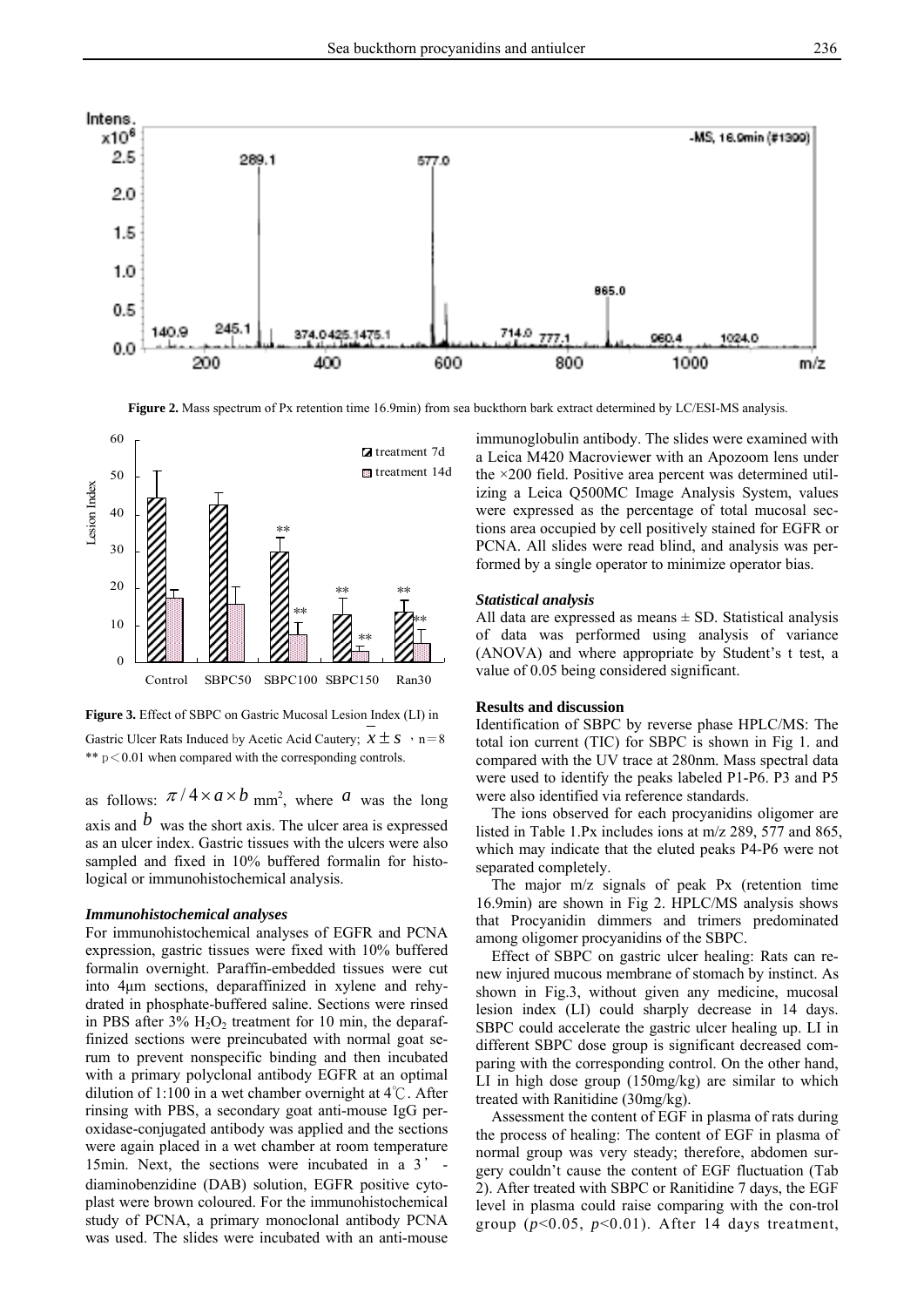Group EGFR Expression (%) PCNA Expression (%) Normal 11.0±1.66 2.24±0.37 Control (0mg·kg<sup>-1</sup>) 11.0±1.22 2.36±0.17  $SBPC(50mg \, kg^{-1})$  12.2±0.85 2.48±0.42  $SBPC(100mg \cdot kg^{-1})$  12.7±1.43 2.60±0.26

SBPC(150mg·kg<sup>-1</sup>) 12.9±0.56\* 2.92±0.14\* Ranitidine Hydrochloride (30mg·kg<sup>-1</sup>) 12.6±0.65 3.14±0.16\*\*

**Table 3.** Effects of SBPC on area percent of EGFR and PCNA Expression in Gastric Mucosal of gastric ulcer rats induced by acetic acid cautery (after 7d treatment);  $(x \pm s, n=8)$ 

vs control: \* *p* < 0.05, \*\* *p* < 0.01

there was no difference between all groups.

 Effect of SBPC on EGFR and PCNA expression: Tab.3 shows that up-regulated expression of EGFR at the gastric ulcer tissues accompanied by a significant elevation in mucosal PCNA expression after 7 days treatment with SBPC (150mg/kg).

 The present study demonstrated that the major component of the fractions of  $60\%$  alcohol/H<sub>2</sub>O extract of Sea buckthorn bark, oligomer procyanidins, were shown to accelerated the healing of gastric ulcers induced by acetic acid. SBPC treatment was found to dose-dependently increase the content of EGF in plasma which could facilitate epithelial proliferation during ulcer healing stage.

 The processes of gastric mucosal repair-characterized by massive cell migration, proliferation, differentiation and remodeling are regulated by growth factors and the extent of cellular expression of their receptors. An orderly synchronized induction of signaling cascades that trigger these events is of paramount importance to the reconstruction of the mucosal architecture as well as to the quality of mucosal structure restoration.<sup>20</sup> Acetic acidinduced chronic gastric ulcer healing is accompanied by a marked increase in mucosal expression of the growth factor receptors and a dynamic variation in the receptor bound growth factors, such as epidermal growth factor.<sup>21-</sup> <sup>22</sup> We observed that accelerated ulcer healing was accompanied by a significant elevation in mucosal EGFR expression treatment with SBPC (150mg, 7d). Simultaneously, the content of EGF in plasma of rat was raised. As EGF and EGFR are crucial for cell proliferation, migration, re-epithelialization and gland reconstruction within the scar, their changes was consistent with the up-regulate expression of PCNA. The finding above implicated that SBPC might exert effect on the expression of cell factors

 In addition to the finding obtained in this research, other beneficial effects of SBPC maybe also contributed to their healing mechanisms. Oxygen-derived free radicals have been shown to participate in reperfusion damage in the intestine and in the stomach. $23-24$  Free radicals are involved in several pathological processes, such as inflammation, an experiment revealed that procyanidins have potent inhibitory effect on inflammation, $25$  procyanidins may stimulate the production of antioxidants in wound site and provides a favorable environment of tissue healing which may also attributes to their mechanisms.

## **Acknowledgements**

that accelerate the ulcer healing.

We acknowledge Professor Hong Shen, Dr. Wen Gong, Dr. Jingbao Wu, Dr. Xiaoqiang Yang, Dr. Xiaorong Lai and Dr. Langbo Gong for their technical assistance in Southern Medical

#### University.

#### **References**

- 1. Yang BR, Kallio H. Composition and physiological effects of sea buckthorn (Hipppophaë). Trends Food Sci Technol 2002;13:160-167
- 2. Ariga T, Hamano M. Radical scavenging action and its mode in procyanidin B-1 and B-3 from azuki beans to peroxy radcals. Agric Biol Chem 1991;55:2499-2504
- 3. Ricardo da Silva JM, Darman N, Fernandez Y, Mitjavila S. Oxygen free radical scavenger capacity in a aqueous models of different procyanidins from grape seeds. J Agric Food Chem. 1991;39:1549-1552
- 4. Vinson JA, Dabbagh YA, Serry MM, Jang J. Plant flavonoids, especially tea flavonols, are powerful antioxidants using an in vitro oxidation model for heart disease. J Agric Food Chem 1995;43:2800-2802
- 5. Yamaguchi F, Yoshimura Y, Nakazawa H, Ariga T. Free radical scavenging activity of grape seed extract and tntioxidants by electron spin resonance spectrometry in an H<sub>2</sub>O<sub>2</sub>/NaOH/DMSO system. J Agric Food Chem 1999; 47: 2544-2548
- 6. Maffei Facino R, Carini M, Aldini G, Bombardelli E, Morazzoni P, Morlli R. Free radicals scavenging action and anti-enzyme activities of procyanidins from Vitis vinifera. Arzneim-Forsch./Drug Res 1994;44:592-601
- 7. Saito M, Hosoyama H, Ariga T, Kataoka S, Yamaji N. Antiulcer activity of grape seed extract and procyanidins. J Agric Food Chem 1998;46:1460-1464.
- 8. Osakabe N, Sanbongi C, Yamagishi M, Takizawa T, Osawa T. Effects of polyphenol substances derived from Theobroma Cacao on gastric mucosal lesion induced by ethanol. Biosci Biotech Biochem 1998;62:1535-1538
- 9. Iwasaki Y, Matsui T, Arkawa Y. The protective and hormonal effects of proanthocyanidin against gastric mucosal injury in Wistar rats. J Gastroenterol 2004;39:831-837
- 10. Hamauzu Y, Forest F, Hiramatsu K, Sugimoto M. Effect of pear (Pyrus communis L) procyanidins on gastric lesions induced by HCl/ethanol in rats. Food Chem 2007;100:255- 263
- 11. Galati EM, Mondello MR, Giuffrida D, Dugo G, Miceli N, Pergolizzi S. Chemical characterization and biological effects of Sicilian Opuntia ficus indica (L) Mill fruit juice: antioxidant and antiulcerogenci activity. J Agric Food Chem 2003;51:4903-4908
- 12. Olsen PS, Poulsen SS, Therkelsen K, NeXØ E, Effect of sia-loadectomy and synthetic human urogastrone on healing of chronic gastric ulcers in rats. Gut 1986; 27: 1443- 1449.
- 13. Olsen PS, Poulsen SS, Therkelsen K, NeXØ E, Oral administration of synthetic human urogastrone promotes healing of chronic duodenal ulcers in rats. Gastroenterology 1986;90:911-917.